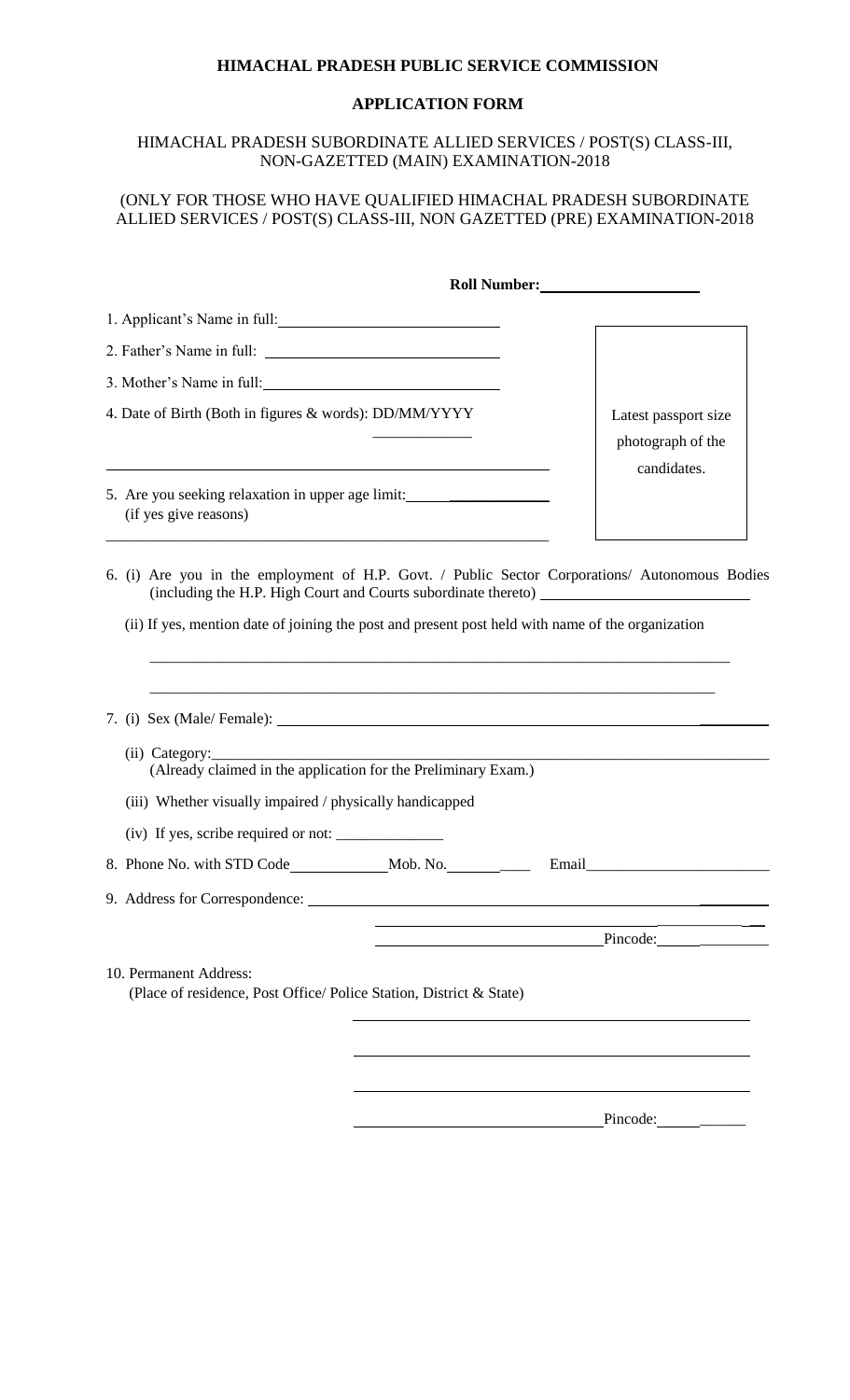11. Give particulars of all Examinations passed. Matriculation onwards (showing date of birth) (Attach proof):

| Examination or | Class or | Percentage of  | Year | Subjects taken | Name of     |
|----------------|----------|----------------|------|----------------|-------------|
| degree         | division | marks obtained |      |                | University/ |
|                | obtained |                |      |                | Board       |
|                |          |                |      |                |             |
|                |          |                |      |                |             |
|                |          |                |      |                |             |
|                |          |                |      |                |             |
|                |          |                |      |                |             |

12. Have you ever been dismissed, removed or compulsorily retired from service if so give detail).

13.Have you ever been debarred or disqualified by Subordinate Service Selection Board/ any Public Service Commission from appearing in its Examination/ selection (if yes, give details) \_\_ *\_\_* \_\_\_\_\_\_\_\_\_\_\_\_\_\_\_\_\_\_\_\_\_\_\_\_\_\_\_\_\_\_\_\_\_\_\_\_\_\_\_\_

**\_\_**  $\overline{a}$ 

\_\_\_\_\_\_\_\_\_\_\_\_\_\_\_\_\_\_\_\_\_\_\_\_\_\_\_\_\_\_

 $\overline{a}$ 

\_\_\_\_\_\_\_\_\_\_\_\_\_\_\_\_\_\_\_\_\_\_

- 14. Have you ever been arrested/ prosecuted or convicted by a court of law (if so, give details).
- 15. Name and Complete Address (For Correspondence purpose) and Telephone Numbers of two respectable persons not related to the candidate.

| 1.                                                                                                                                                                                                                                                                                                                                                                                                                                                                                                                                         |
|--------------------------------------------------------------------------------------------------------------------------------------------------------------------------------------------------------------------------------------------------------------------------------------------------------------------------------------------------------------------------------------------------------------------------------------------------------------------------------------------------------------------------------------------|
|                                                                                                                                                                                                                                                                                                                                                                                                                                                                                                                                            |
|                                                                                                                                                                                                                                                                                                                                                                                                                                                                                                                                            |
|                                                                                                                                                                                                                                                                                                                                                                                                                                                                                                                                            |
|                                                                                                                                                                                                                                                                                                                                                                                                                                                                                                                                            |
| 16 Particulars of Examination fees: i) Bank Draft No.: _________________________                                                                                                                                                                                                                                                                                                                                                                                                                                                           |
|                                                                                                                                                                                                                                                                                                                                                                                                                                                                                                                                            |
| iii) Amount $\qquad \qquad :$                                                                                                                                                                                                                                                                                                                                                                                                                                                                                                              |
|                                                                                                                                                                                                                                                                                                                                                                                                                                                                                                                                            |
|                                                                                                                                                                                                                                                                                                                                                                                                                                                                                                                                            |
| 2.                                                                                                                                                                                                                                                                                                                                                                                                                                                                                                                                         |
| $\begin{array}{c}\n3.\n\end{array}$<br>$\begin{array}{c} \n4. \quad \textcolor{blue}{\textbf{12.12}} \quad \textcolor{blue}{\textbf{24.13}} \quad \textcolor{blue}{\textbf{25.13}} \quad \textcolor{blue}{\textbf{26.13}} \quad \textcolor{blue}{\textbf{27.13}} \quad \textcolor{blue}{\textbf{28.13}} \quad \textcolor{blue}{\textbf{29.13}} \quad \textcolor{blue}{\textbf{21.13}} \quad \textcolor{blue}{\textbf{21.13}} \quad \textcolor{blue}{\textbf{21.13}} \quad \textcolor{blue}{\textbf{21.13}} \quad \textcolor{blue}{\textbf$ |
| $\begin{array}{c}\n6.\end{array}$<br>5.                                                                                                                                                                                                                                                                                                                                                                                                                                                                                                    |
| $8. \underline{\hspace{2cm}}$<br>7.                                                                                                                                                                                                                                                                                                                                                                                                                                                                                                        |
|                                                                                                                                                                                                                                                                                                                                                                                                                                                                                                                                            |

#### **DECLARATION**

I hereby declare that the information given in this application is true, complete and correct to the best of my knowledge and belief. I undertake that in the event of any information being found false and incorrect at any stage, my candidature is liable to be cancelled.

**Place:**

**Date: Signature of the Applicant** 

-2-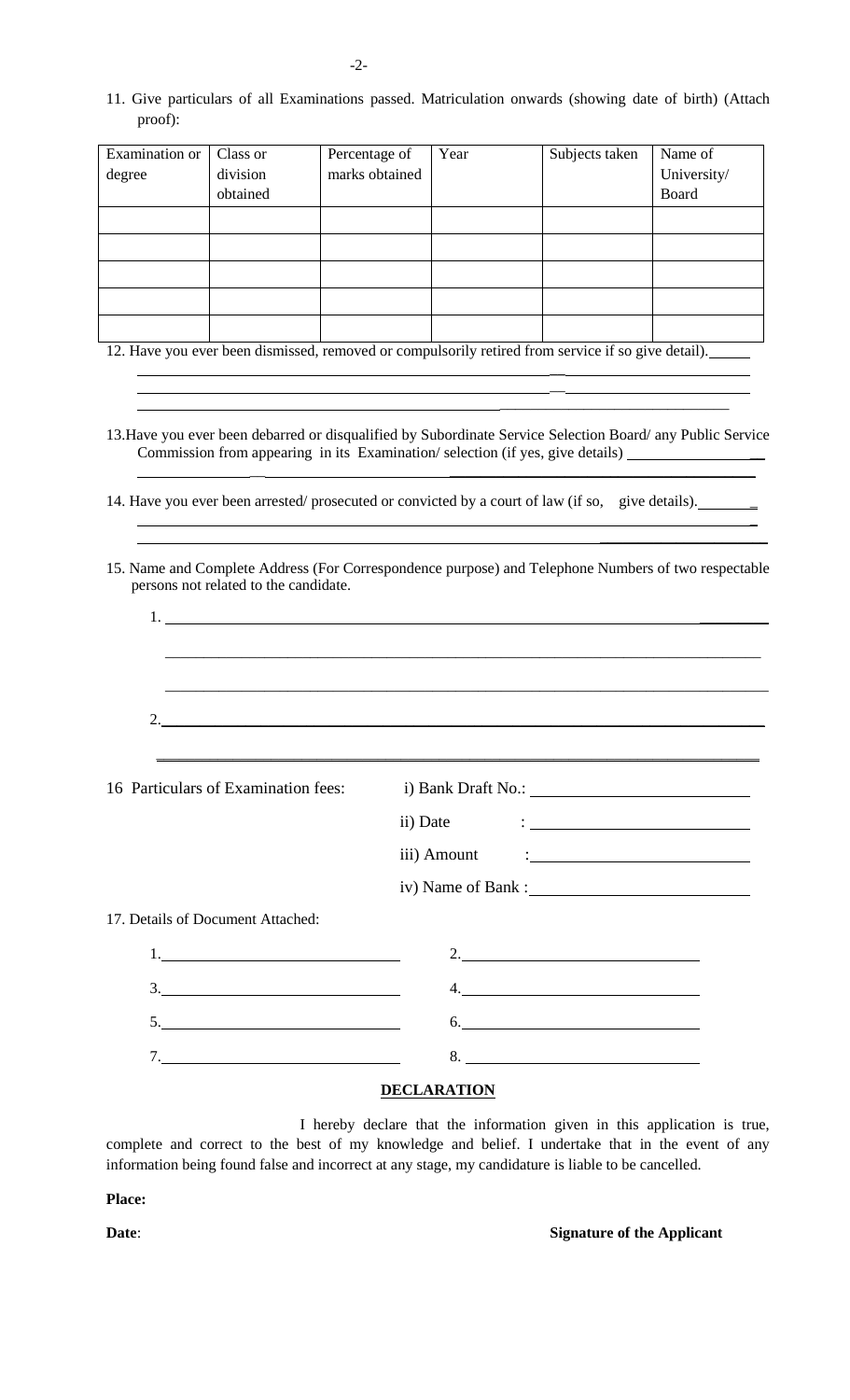## **HIMACHAL PRADESH PUBLIC SERVICE COMMISSION H.P. Subordinate Allied Services Examination-2018.**

# **PROFORMA OF PREFERECES TO THE POST(S)**

(To be filled in by the qualified candidates)

I ……………………………………………………………………………………….

Son/Daughter of Shri……………………………………………………… a candidate for the Himachal Pradesh Subordinate Allied Services/Posts Examination-2018, do hereby give my option / revised option, in order of preference for the posts / services mentioned hereunder (\* indicate by writing words **FIRST, SECOND, THIRD, FOURTH & FIFTH** opposite to the category concerned):-

|                | <b>Sl. No</b> Name of posts / services to be filled in on the basis of | Order of preference |
|----------------|------------------------------------------------------------------------|---------------------|
|                | Himachal Pradesh Subordinate Allied Services/Posts                     | of candidate        |
|                | Examination - 2018.                                                    |                     |
| $\mathbf{1}$ . | Excise & Taxation Inspectors (Class-III, Non Gazetted) in              |                     |
|                | the Department of Excise & Taxation, H.P. Pay scale of                 |                     |
|                | Rs.10300-34800+3600 Grade pay.                                         |                     |
|                | (on Regular basis)                                                     |                     |
| 2.             | Inspector Grade-I(FCS & CA) Food Civil Supplies & Consumer             |                     |
|                | Affairs. Fixed contractual amount @ Rs.13900/- per month.              |                     |
|                | (Contract basis)                                                       |                     |
| 3.             | Inspector (Audit) Cooperative Societies in the Department              |                     |
|                | of Cooperation Fixed contractual amount @ Rs.13900/-                   |                     |
|                | per month.                                                             |                     |
|                | (Contract basis)                                                       |                     |
| 4.             | Election Kanungo in the Department of Election, H.P.                   |                     |
|                | Fixed contractual amount @ Rs.8910/- per month.                        |                     |
|                | (Contract basis)                                                       |                     |
| 5.             | Panchayat Inspector in the Department of Panchayati Raj,               |                     |
|                | Fixed contractual amount @ Rs.13900/- per month.                       |                     |
|                | (Contract basis)                                                       |                     |

Signature of the candidate: …………….………….

Name : ……….…….…………

| <b>Permanent Home Address:</b> |
|--------------------------------|
|                                |
|                                |
| Correspondence Address:        |
|                                |
|                                |
|                                |
|                                |
|                                |
| Dated:                         |